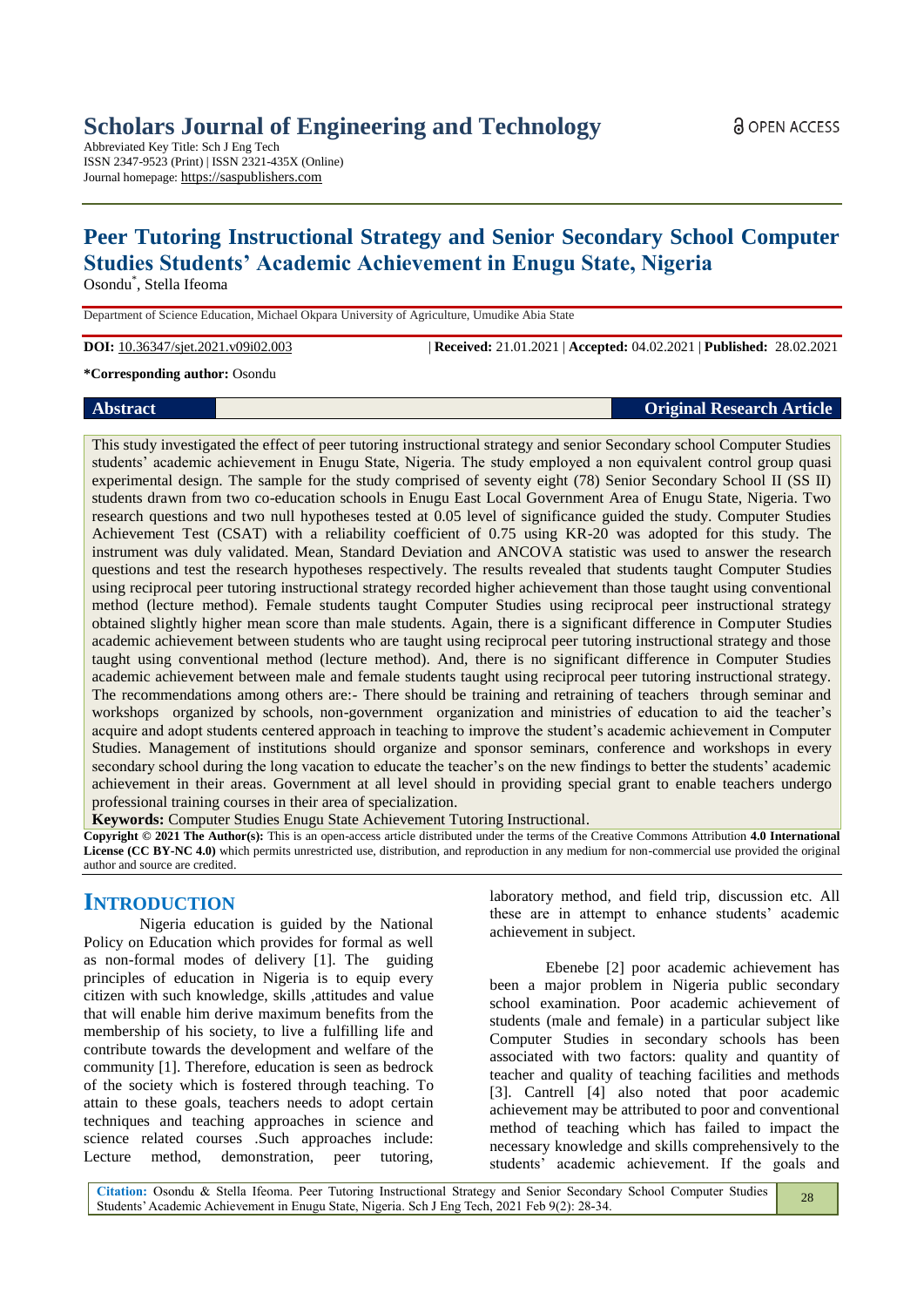objectives of Computer Studies must be realized at the secondary school level, there should be fundamental changes in the teaching/learning process. This change would also involve a new paradigm shift and focus on effective utilization of instructional strategy. This is because today's workplace compared with modernization, technological advancement in the society demands individuals (male and female) with creative thinking skills, problems solving skills which the conventional models of teaching (subject matter absorption) does little to teach students [2]. Poor performance at school or at work indicates a problem, which could be solved by instructional intervention only or through a combination of instructional strategies.

Various teaching methods are used by teachers in the teaching of Computer Studies aimed at bringing about meaningful learning. These include lecture method, demonstration method, discovery, project, discussion, inquiry among many others. The most commonly used is the lecture method. Lecture method is the teacher-centered method, which is seen as the traditional talk-chalk method of teaching. Here the teacher does the talking while students serve as receiver only by listening and taking down notes. Obeka [5] described lecture method as a teacher-centered method. He further stressed that the method enhances acquisition of subject matter pre-dominantly under the memorization and close supervision of the students by the teacher. Lecture method is one of science teaching instructions that encourage rote learning and regurgitation of information without necessarily facilitating understanding, and this does not enhance academic achievement in science [6, 7].

Lecture method is employed by most science teachers because of some of its advantages which include the fact that it can be used to cover a large content area at a time and the students are given the same content at the same time. Another major advantage is that it can be used to teach a large class which is a prominent feature in most Nigeria secondary schools. Lecture method can be very useful in teaching when used in conjunction with other methods especially for the purpose of introducing the topic. Despite all these advantages, the lecture method employed in the teaching of Computer Studies and other sciences has some flaws, which might be one of the causes of the poor achievement in the sciences. According to Awotua-Efebo [8], the lecture method is mainly teacher – centered, with the students being consistently passive and contents are taught as absolute knowledge. This method had failed in the recognition of the uniqueness of the inquiry-based nature of science, collaborative and cooperativeness of human nature.

Furthermore, lecture method does not facilitate the development of reasoning skills and processes in the students. These, among other reasons had not enhanced

learning in students and thus had led to poor achievement of students in the Computer Studies. It has been observed that effective teaching may facilitate learning and make it more meaningful. In line with this, Sander [9] stated that effective teaching helps the learner to learn better, while poor teaching would naturally lead to poor learning and consequently poor achievement. The basic factors responsible for students" under-achievement in science can be grouped into teacher related and facility-oriented factors. These factors include the materials used, and the teaching method employed, among other things. Unfortunately, evidence from literature showed that most science teachers in Nigeria secondary schools predominately use lecture method in teaching due to poor knowledge and none exposure to other learner centered method leading to poor achievement and retention [10, 11]. Hence, the need to try out peer tutoring instructional strategy.

Peer tutoring is a flexible, peer-mediated strategy that involves students serving as academic tutors and tutees. It is where higher performing student is paired with a lower performing student to review critical academic or behavioral concepts. Moreneo and Duran [12] describe peer tutoring as a method of cooperative learning based on the creation of pairs of students with a lopsided relationship; that is, the tutor and tutee do not have equal academic ability but they share a common goal. This goal must be achieved through a relationship framework organized by the teacher. Peer tutoring is an instructional strategy of students' partnership, linking high achieving students with lower achieving students for structured reading. discussion and information exchange among students, during lesson Rohrbeck, Ginsburg block, Fontuzzo and Miller [13]. Paul, Lisa and Vanesa [14] defined peer tutoring as an instructional strategy that partners students to help one another learn material, reinforce skills or practice a learned task. Peer tutoring is regarded as an excellent resource for facilitating the mastery of interpersonal competencies. Fuchs, Fuchs, Mathes, and Martinez [15] assert that socialization experiences that occur during peer tutoring can benefit both the tutor and the tutee by encouraging students to learn and increase their social standing among peers. Peer tutoring was found to be helpful in socialization experience as the level of interaction among students both inside and outside the classroom improved significantly. Whitman [16] and Annis [17] who stated that peer tutoring can helped students perform better on higher order conceptual understanding scales than students who read the material simply for study purposes. Oviawe [18] also asserts that peer tutoring serves as an effective way to improve self-esteem in students. Peer tutoring aids interaction among peers not only academically but also socially.

Peer tutoring can be incidental or structured. Incidental peer tutoring often takes place, either at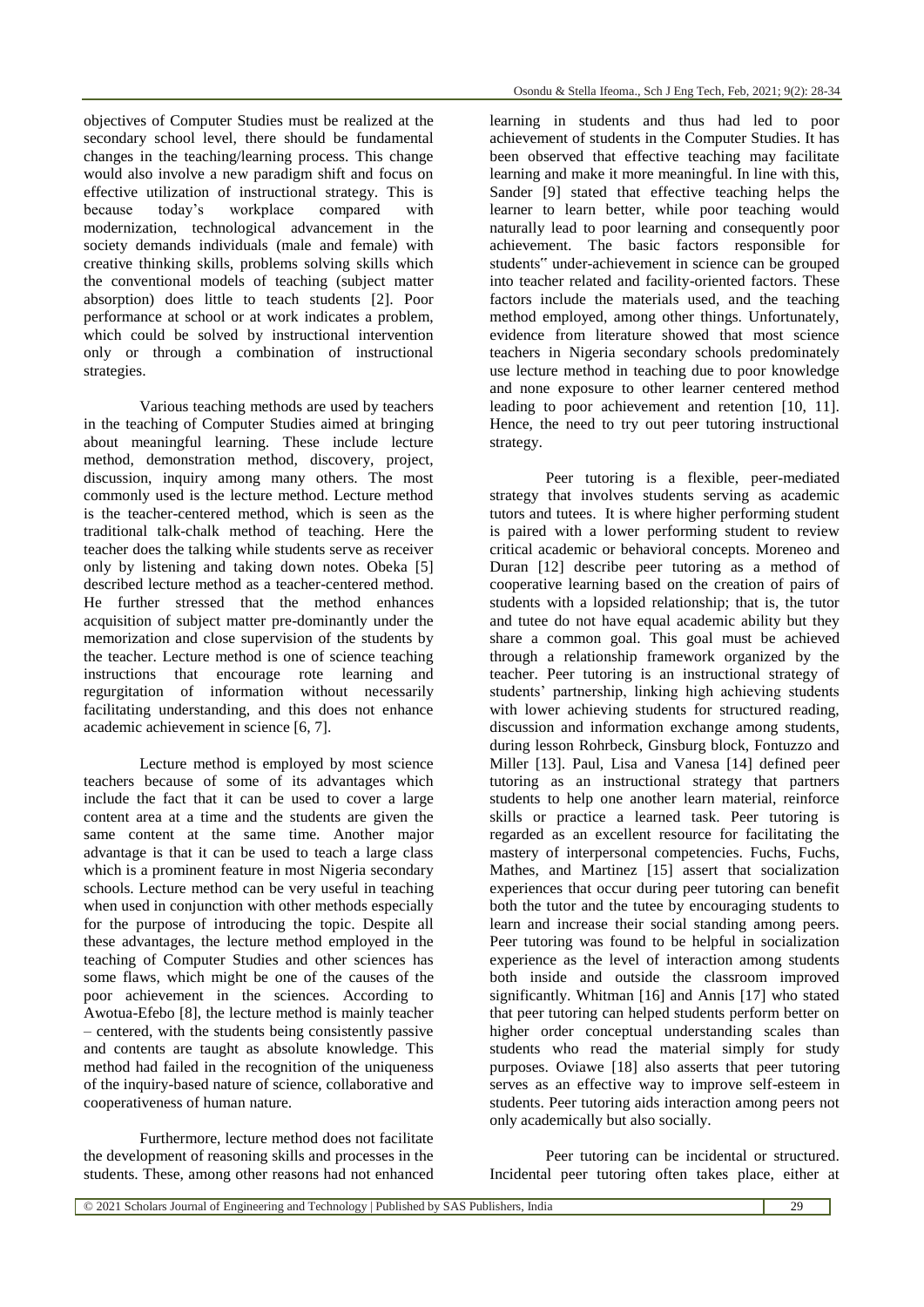school or while students are playing after school or when they are socializing. It occurs whenever children are cooperating, playing or studying and one guides the others. On the other hand, structured peer tutoring refers to the type implemented in specific cases and for specific subjects, following a well-structured plan prepared by the teacher. Structured peer tutoring is spontaneously used by experienced teachers who are able to plan well in advance and are familiar on how to combine tutors and tutees appropriately in order to have good results. Structured peer tutoring can be in so many forms such as Class wide Peer Tutoring (CWPT), Cross-age Peer Tutoring (CAPT), Peer Assisted Learning Strategies (PALS), Same-age Peer Tutoring (SAPT) and Reciprocal Peer Tutoring (RPT). The Reciprocal Peer Tutoring (RPT) adopted in this study involves dividing the class into group of two to five. Two or more students alternate between acting as the tutor and tutee during each session, with equitable time in each role. Often, higher performing students are paired with lower performing students. RPT utilizes a structured format that encourages teaching material, monitoring answers, and evaluating and encouraging peers. Both group and individual rewards may be earned to motivate and maximize learning. Students in RPT may prepare the instructional materials and are responsible for monitoring and evaluating their peers once they have selected a goal and reward as outlined by their teacher.

One of the problems that attract public concern in Nigeria today is the gender gap in academic performance of students in schools. This observable disparity has been blamed on a number of factors, including social, economic, and cultural stereotyping. Gender means the socially/culturally constructed characteristics and roles which are associated to males and females in any society [19]. Gender is the outcome of cultural learning and socialization which continues throughout life because undue attention is paid to socialization during childhood. It is socially constructed and not biologically determined. Gender ascribes some unique characters to males and others to females. Several studies, Oyenuga [20], Jimoh [21], Nzewi [22]; [19] have shown differential performance in Vocational Education / trade subjects, science and science related subjects in secondary schools as a result of gender, while some other studies such as Ogundola and Fakorede [23]; Owodunni and Ogundola [24, 30] who found no gender influences in vocational education trade subjects, science and science related subject achievement at the secondary school level. The need to inculcate in students' the workplace basic and thinking skills that will enable them to fit properly in the world of work and improve their performance, encourage both male and female students' participation called for effective instructional strategies.

#### **Purpose of the Study**

The main purpose of the study is to investigate the effects of peer tutoring instructional strategy

(reciprocal peer tutoring instructional strategy) on academic achievement of senior secondary school students in Computer Studies in Enugu East Local government of Enugu State**.** Specifically, the study sought to:

- 1. Determine the difference in Computer Studies academic achievement between students taught using reciprocal peer tutoring instructional strategy and those taught using conventional method
- 2. Determine the difference in Computer Studies academic achievement between male and female students taught using reciprocal peer tutoring instructional strategy

#### **Research questions**

The following research questions guided the study

- 1. What is the mean difference in Computer Studies academic achievement between students taught using reciprocal peer tutoring instructional strategy and those taught using conventional method?
- 2. What is the mean difference in Computer Studies academic achievement between male and female students taught using reciprocal peer tutoring instructional strategy?

#### **Research Hypothesis**

Two null hypotheses guided the study and were tested at 0.05 level of significance:

- 1. There is no significant difference in Computer Studies academic achievement between students who are taught using reciprocal peer tutoring instructional strategy and those taught using conventional methods (lecture method).
- 2. There is no significant difference in Computer Studies academic achievement between male and female students taught using reciprocal peer tutoring instructional strategy.

#### **METHOD**

The study was non equivalent control group quasiexperimental research design consisting of treatment and control groups respectively. The design was considered appropriate for the study because intact classes were used instead of randomly composed samples. Simple random sampling technique was used to select 78 respondents from 31 secondary schools in Enugu East LGA. Only two co-educational secondary schools were randomly sampled due to the experimental nature of the study. One of the schools was assigned to experimental/treatment (n=40) group and the other one was assigned to control (n=38) group. In each of the schools sampled, a stream of SS II was randomly sampled for experimental treatment and control respectively.

The instrument used for data collected was Computer Studies Achievement Test (CSAT) constructed by the researcher based on the Computer Studies topics; logic circuit, computer files and handling of computer files taught was part of SS II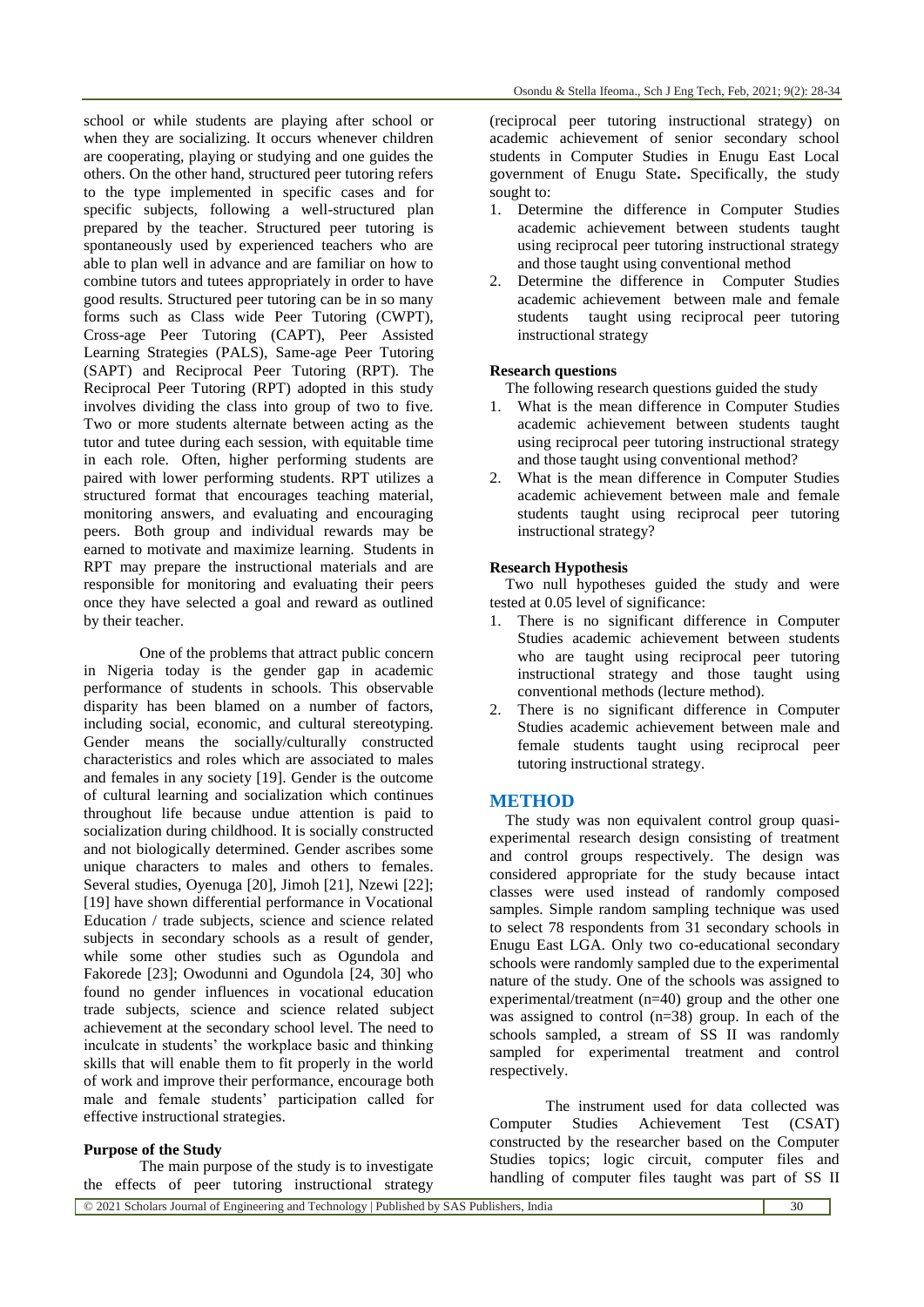Computer Studies curriculum. The instrument was subjected to face validation by two lecturers in Computer and Robotics Education of the University of Nigeria, Nsukka. The reliability of the instrument was established using Kuder- Richardson 20 method, which yielded 0.75 as its reliability coefficient. The data collected with the instrument were analyzes using mean statistic and research hypotheses tested using ANCOVA statistic.

Two regular Computer Studies teachers of selected schools for the study were coordinated to assist in the study. This was done for one week before the commencement of the study. The co-ordination exercise was based on: the purpose of the study, the content area to be taught, the use of the lesson notes, and the general conduct of the study. For the two regular Computer Studies teachers coordinated, one taught the treatment group using reciprocal peer tutoring instructional approach while the second teacher taught the control group using the conventional (lecture) teaching method. The teachers were advised to observe the normal classroom procedures such as entry behavior, set induction, instructional procedure, and so on. The teachers were also advised to use the same length of time (four weeks) to teach the content to the groups.

In the experimental procedure, the control group, after a pre-test at the beginning, then there were 8 contacts of logic circuit, computer files and handling of computer files teaching. The control group was taught using lecture method with the presentation of

instructional materials intermittently. Students were encouraged and helped to refer to their background knowledge. The students were also encouraged to memorize the major points. Then after the contacts, they received a post-test. The experimental group also received a pre-test, and then they started learning logic circuit, computer files and handling of computer files for 8 contacts. To build trust and relationship among students, they were allowed to work frequently in partnerships and small groups of 3 - 5, there was heterogeneous grouping structure based on gender, ability, language, and so on. The teacher creates learning tasks that are complex with multiple parts that allow each group member to have a part that contributes to the overall activity goal. The teacher acted as a guide, mediator, and knowledgeable consultant, as well as instructor. She gives directions, summarizes responses, and provides assistance through the use of questioning and feedback. Upon completion of instruction, posttests were conducted to determine the difference between the groups. The conditions under which the instrument was administered were kept as similar as possible in order to control for interaction between selection and instrument

## **RESULT**

Research Question 1: What is the mean difference in Computer Studies academic achievement between students taught using reciprocal peer tutoring instructional strategy and those taught using conventional method?

| Group        |    | <b>Pre-Test</b> |           | <b>Post-Test</b> |       | <b>Mean Achievement Gain</b> |
|--------------|----|-----------------|-----------|------------------|-------|------------------------------|
|              |    |                 | <b>SD</b> |                  | SD    |                              |
| Experimental | 40 | 20.725          | .948      | 41.975           | 2.259 | 21.250                       |
| Control      | 38 | 19.921          | 2.058     | 29.500           | 2.920 | 9.579                        |

**Table-1: Mean and standard deviation for the experimental and control group**

The result presented in table 1 shows that the experimental pretest and post test mean scores are 20.725 and 41.975 with standard deviation scores of 1.948 and 2.259 respectively. Also, the control group has pretest and post test mean scores as 19.921 and 29.500 with standard deviation scores of 2.058 and 2.920 respectively. The mean achievement gain for the treatment group was 21.250 while the mean gain in the control group was 9.579

From this analysis, it showed that learning took place. This is because the two groups achieved higher mean score in their posttest than their pretest. However, the posttest mean achievement score of the experimental group was higher than the control group. This further means that students taught Computer Studies using reciprocal peer tutoring instructional strategy recorded higher achievement than those taught using conventional method (lecture method).

**Research Question 2: What is the mean difference in Computer Studies academic achievement between male and female students taught using reciprocal peer tutoring instructional strategy?**

**Table-2: Mean and standard deviation for the experimental and control group across the sex**

| <b>Pretest</b> |            |    |        |           | Post test |           | <b>Mean Achievement gain</b> |
|----------------|------------|----|--------|-----------|-----------|-----------|------------------------------|
| Groups         | <b>Sex</b> | N  | x      | <b>SD</b> | x         | <b>SD</b> |                              |
|                | Male       | 18 | 20.611 | .685      | 41.833    | 4.229     | 21.222                       |
| Experimental   | Female     | 22 | 20.818 | 2.174     | 42.091    | 2.328     | 21.273                       |
|                | Male       | 14 | 20.071 | 2.056     | 29.286    | 4.065     | 9.215                        |
| Control        | Female     | 24 | 19.833 | 2.099     | 29.625    | 2.081     | 9.792                        |

© 2021 Scholars Journal of Engineering and Technology | Published by SAS Publishers, India 31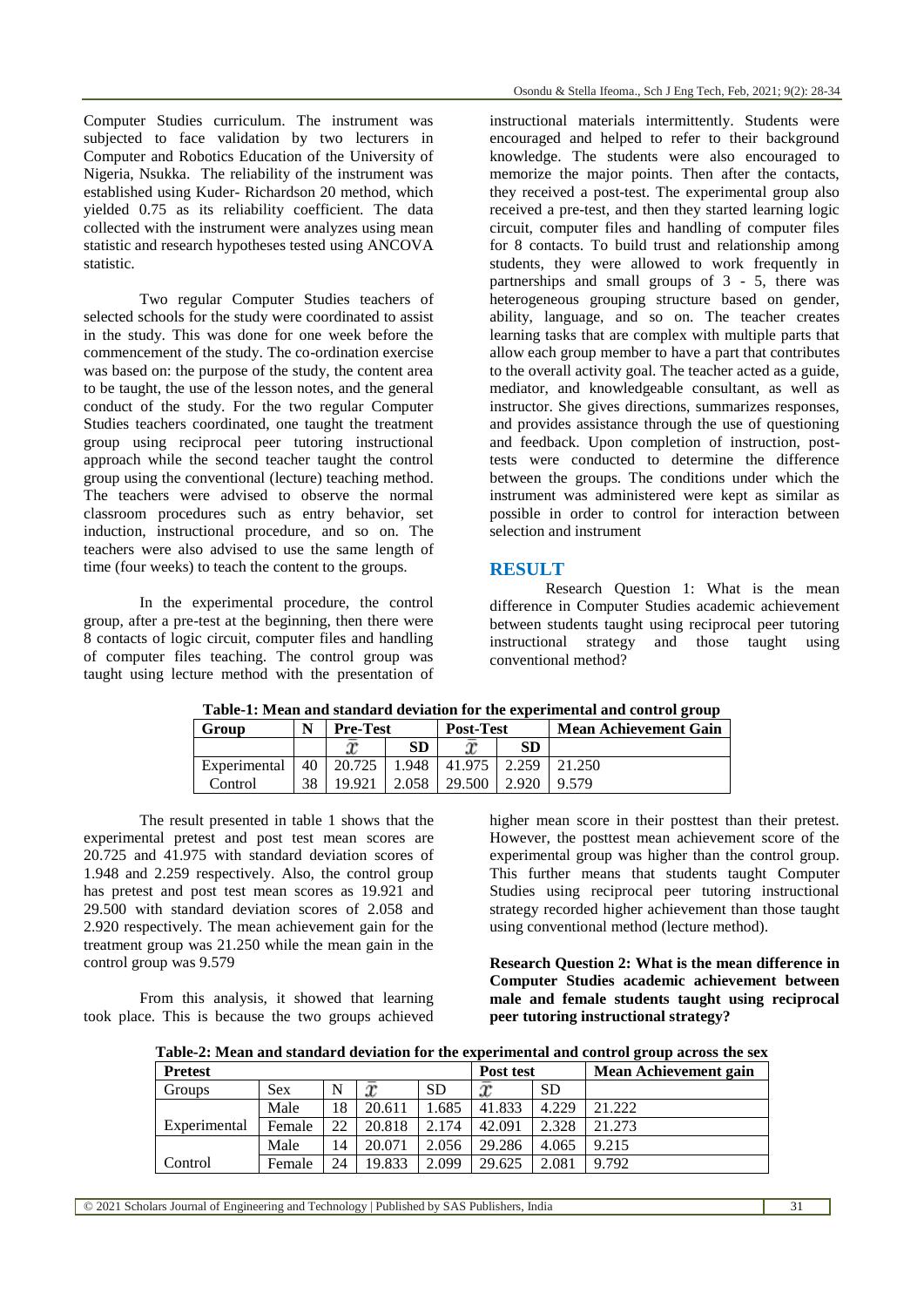Result presented in Table 2 indicates that the pretest mean score and standard deviation score for the experimental male and female are 20.611 and 1.685; 20.818 and 2.174 respectively. Similarly, the post test mean scores and standard deviation scores for the experimental male and female groups are 41.833 and 4.229; 42.091 and 2.328 respectively. Also, the pretest mean scores and standard deviation scores for the control male and female are 20.071 and 2.056; 19.833 and 2.099 respectively. Also, the post test mean score and standard deviation scores for the control male and female are 29.286 and 4.065; 29.625 and 2.081 respectively. The mean achievement gain for male and female in the treatment group are 21.222 and 21.273 respectively. In the control group the gains are 9.215

and 9.792 respectively for male and female. However, there were no tangible differences in their performances. Though, results indicate that female students recorded higher achievement than their male counterparts in both the experimental and control groups.

#### **HYPOTHESES**

**Ho1=: There is no significant difference in Computer Studies academic achievement between students who are taught using reciprocal peer tutoring instructional strategy and those taught using conventional methods (lecture method).**

**Table-3: ANCOVA Analysis of Students' Mean Achievement Scores in Experimental and Control Groups**

| <b>Source</b>          | <b>Type III Sum of Squares</b> | df | <b>Mean Square</b> |         | Sig. | <b>Decision</b> |
|------------------------|--------------------------------|----|--------------------|---------|------|-----------------|
| <b>Corrected Model</b> | $3042.712^a$                   | റ  | 1521.356           | 226.183 | .000 | Significant     |
| Intercept              | 750.996                        |    | 750.996            | 111.652 | .000 |                 |
| Pretest                | 10.008                         |    | 10.008             | 1.488   | .226 |                 |
| Group                  | 2844.707                       |    | 2844.707           | 422.928 | .000 |                 |
| Error                  | 504.467                        | 75 | 6.726              |         |      |                 |
| Total                  | 104060.000                     | 78 |                    |         |      |                 |
| Corrected Total        | 3547.179                       | 77 |                    |         |      |                 |

In table 3, group (experimental and control) as main effect, gave an f-value of 422.928 and this is significant at 0.000. Since 0.000 is less than .05, this means that at 0.05 level of significant, the f-value of 422.928 is significant. Therefore,  $H<sub>O1</sub>$  was not upheld as stated, indicating that there is a significant difference in Computer Studies academic achievement between students who are taught using reciprocal peer tutoring instructional strategy and those taught using conventional method (lecture method).

**Ho2= There is no significant difference in Computer Studies academic achievement between male and female students taught using reciprocal peer tutoring instructional strategy.**

| Table-4: ANCOVA Analysis of Mean Achievement Scores of male and female students taught using Reciprocal |  |
|---------------------------------------------------------------------------------------------------------|--|
| <b>Peer Tutoring Instructional strategy</b>                                                             |  |

| <b>Source</b>   | Type III Sum     | Df | <b>Mean Square</b> |        | Sig. | <b>Decision</b> |
|-----------------|------------------|----|--------------------|--------|------|-----------------|
|                 | of Squares       |    |                    |        |      |                 |
| Corrected Model | $90.156^{\circ}$ |    | 45.078             | .978   | .381 | Not Significant |
| Intercept       | 505.028          |    | 505.028            | 10.957 | .001 |                 |
| Pretest         | 79.348           |    | 79.348             | 1.721  | .194 |                 |
| Gender          | 9.820            |    | 9.820              | .213   | .646 |                 |
| Error           | 3457.023         | 75 | 46.094             |        |      |                 |
| Total           | 104060.000       | 78 |                    |        |      |                 |
| Corrected Total | 3547.179         | 77 |                    |        |      |                 |

The ANOVA analysis in table 4 shows f-value of 0.213 is not significant at 0.646 for the sex at 1 and 75 degree of freedom (df). This is because 0.646 is greater than 0.05 significant earlier set for hypothesis. Therefore, the  $H_{02}$  is upheld indicating that there is no significant difference in Computer Studies academic achievement between male and female students taught using reciprocal peer tutoring instructional strategy.

## **FINDINGS**

From the results of the data analyses, it was found that:

- 1. Students' taught Computer Studies using reciprocal peer tutoring instructional strategy recorded higher achievement than those taught using conventional method (Lecture method). There is a significant difference between the mean achievement scores of the experimental and control groups.
- 2. Female students recorded slightly higher achievement than their male counterparts in both the experimental and control groups. There is no significant difference in Computer Studies achievement between male and female students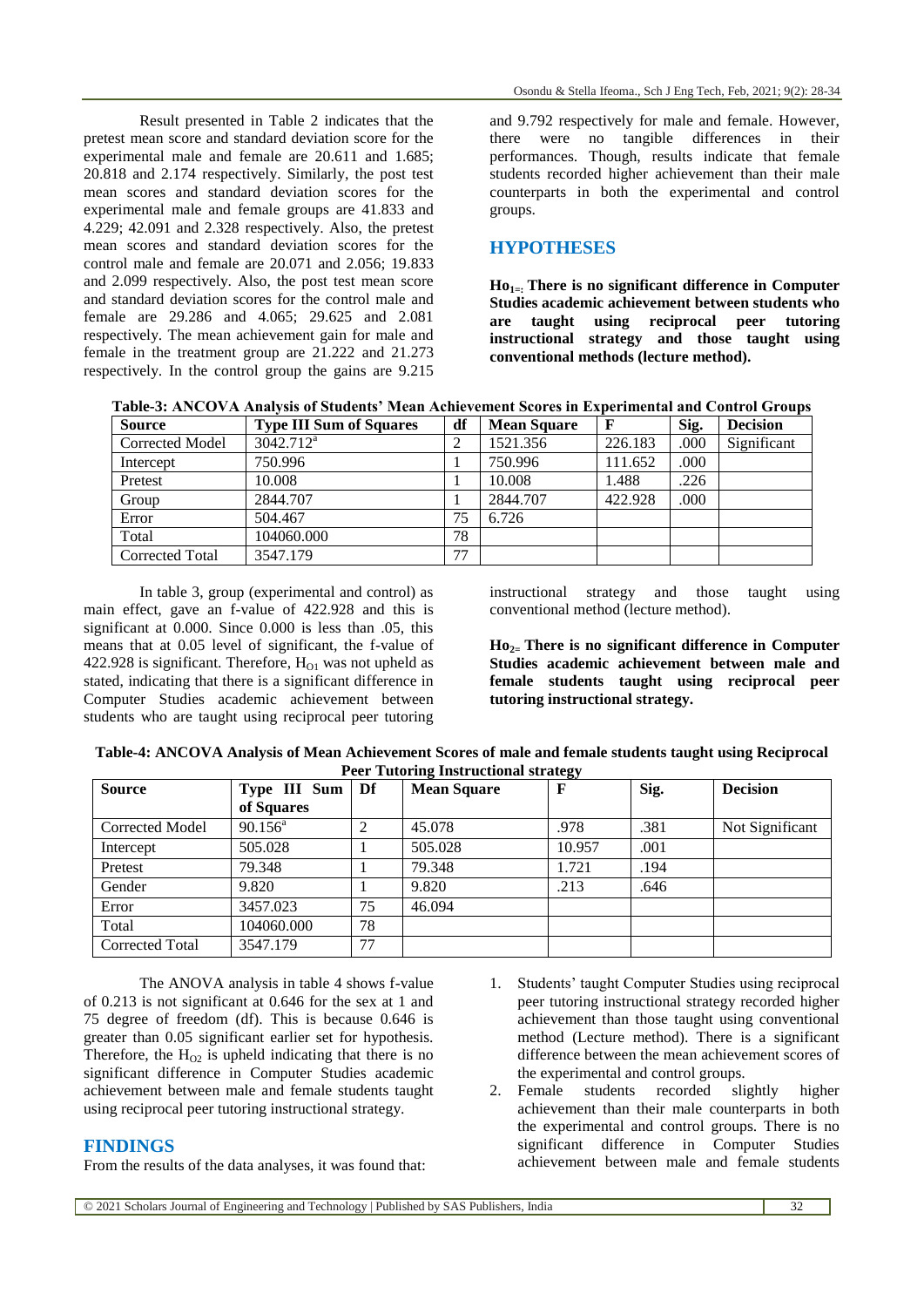taught using reciprocal peer tutoring instructional strategy

### **DISCUSSION**

The study examined Peer Tutoring Instructional Strategy and Senior Secondary School Computer Studies Students' Academic Achievement in Enugu State, Nigeria. The first finding revealed that there is significant difference in Computer Studies academic achievement between students who are taught using reciprocal peer tutoring instructional strategy and those taught using conventional method (lecture method) This implies that subjects in the experimental group who were exposed to reciprocal peer tutoring instructional strategy performed better than the subjects in the control group who were exposed to conventional (lecture) method. This finding concurs with Nwosu [25], and Sayyed and Mohammed-Rezza [26] which revealed that reciprocal peer tutoring strategy improves students' academic achievement. It can be deduced from the result reported above that peer tutoring transformed the classroom from a place for the dispensation of knowledge into a place where knowledge is approached from multiple and missing perspectives, thereby allowing students to learn from one another. Invariably, peer tutoring depends on the process of mutual help between classmates, allowing the transfer of control to the students in the classroom. Peer tutoring allowed the teacher to accommodate a classroom of diverse students. The teacher selected the content and acted as a moderator for each lesson. The teacher got involved when the tutors had difficulty explaining a particular concept or had issues understanding the language the tutee was using.

Furthermore, the study upheld the hypothesis that states there is no significant difference in Computer Studies academic achievement between male and female students taught using reciprocal peer tutoring instructional strategy. Reciprocal peer tutoring had no gender bias with respect to improving students' academic achievement; that is, peer tutoring did not favour male over female or vice-versa. This is in line with similar studies by Oviawe [18], Uwameiye and Aduwa-Ogiegbean [27], and Ukadike [28] who reported no significant difference in the academic achievement in prevocational subjects and sciences of both male and female students exposed to peer tutoring. However, this finding is at variance with Madu [29] who reported a significant difference in the academic performance of male and female students when exposed to a peer tutoring instructional strategy.

## **CONCLUSION**

The study revealed that the use of reciprocal peer tutoring approach in teaching have well noted facilitative effects on students' academic achievement in Computer Studies. The result of the students taught Computer Studies using reciprocal peer tutoring approach have a significantly greater achievement than

those students who were taught using conventional (lecture) method. Secondly, the study also revealed that the female students scored slightly higher than their male counterparts who were taught Computer Studies in Enugu East Local Government Area using reciprocal peer tutoring method. It therefore revealed that gender has no significant effects on students' academic achievement in Computer Studies, thus male and female students differ slightly in their academic achievement in Computer Studies.

### **RECOMMENDATIONS**

Based on the findings, of the study the following recommendations are proffered:

- 1. There should be training and retraining of teachers through seminar and workshops organized by schools, non-government organization and ministries of education to aid the teacher's acquire and adopt students centered approach in teaching to improve the student's academic achievement in Computer Studies .
- 2. Management of institutions should organize and sponsor seminars, conference and workshops in every secondary school during the long vacation to educate the teacher's on the new findings to better the students' academic achievement in their areas.
- 3. Government at all level should in providing special grant to enable teachers undergo professional training courses in their area of specialization.
- 4. The various teacher education programmes in Colleges of education and Universities should incorporate peer tutoring instructional strategy into their various teacher education programs so as to prepare teachers on how to conduct instructions in Computer Studies using peer tutoring.

## **REFERENCES**

- 1. Federal Republic of Nigeria. National Policy on Education. Abuja: NERDC; 2014.
- 2. Ebenebe RC. Qualitative teaching and learning environment. A lead paper presented at the 28th Nigerian Academy of Education Annual congress held at Nnamdi Azikiwe University, Awka, Anambra State;2013.
- 3. Ogbaekirigwe AC. Analysis of constraints to effective supervision of business studies in junior secondary schools in Ebonyi State. Journal of Business and Vocational Education, .2010; 1(1): 121-129.
- 4. Cantrell D. Using a variety of teaching methods and strategies. Recovered from online. Goggle search.2004.
- 5. Obeka SS. EPODEWALD and Power Simulation Games of Geographical and Environmental Education. Zaria Ahmadu Bello University Press Ltd. Kaduna State Nigeria.2009.
- 6. Bichi SS. Effects of Problem Solving Strategy and Enriched Curriculum on Students Achievement in Evolution Concepts among Secondary School Students. Unpublished Ph.D Thesis. Faculty of

© 2021 Scholars Journal of Engineering and Technology | Published by SAS Publishers, India 33